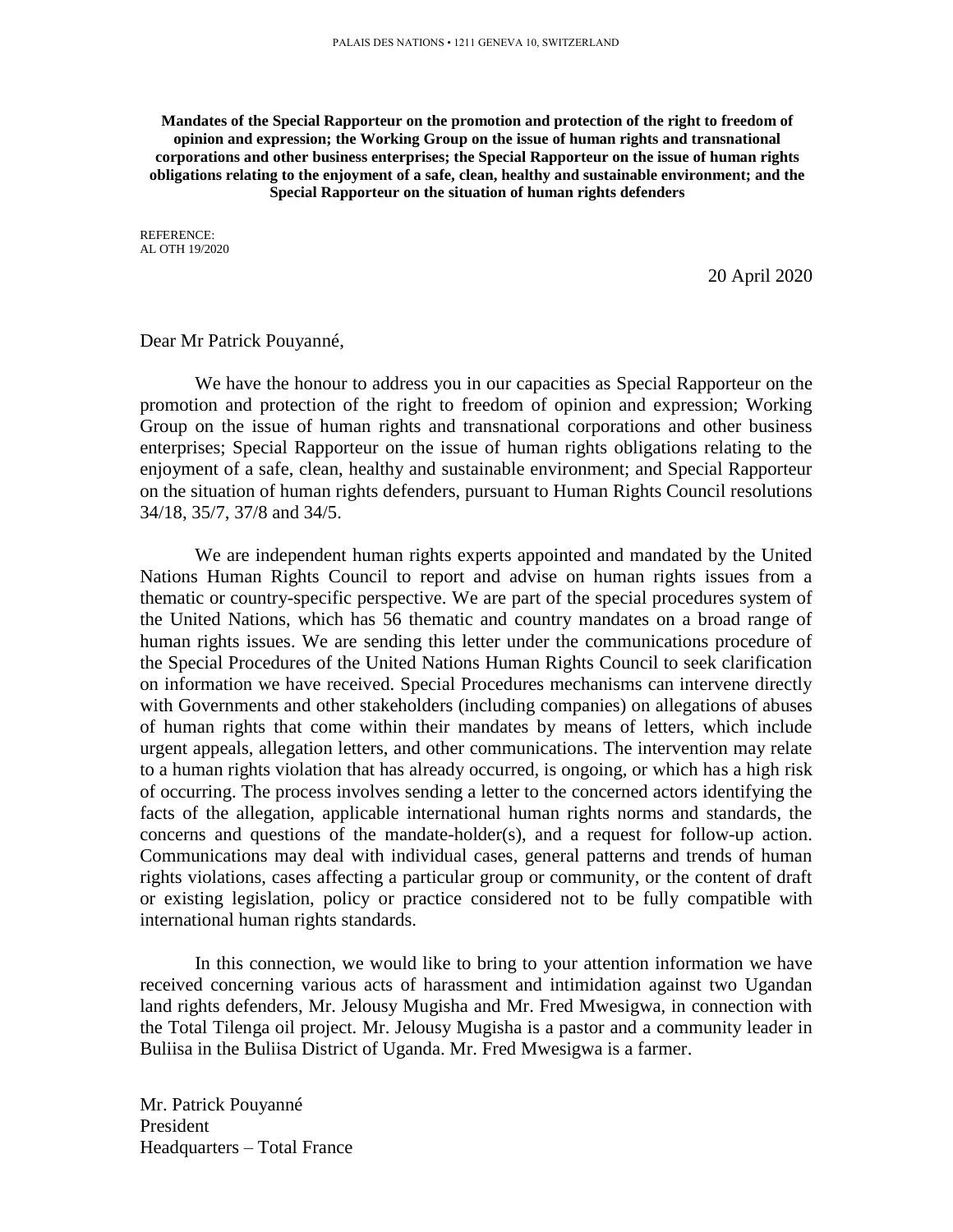According to the information received:

On 23 October 2019, four Ugandan and two French environmental groups filed a legal notification under the 2017 France's Corporate Duty of Vigilance law against Total Oil, claiming that, in connection with the Tilenga oil project, Total had failed to address the human and environmental impact of its Ugandan operations in Tilenga as required by French law. The law requires large French companies (with over 5,000 employees in France or 10,000 worldwide, including in the company's subsidiaries) to establish, publish and implement a vigilance plan. This includes the obligation to take appropriate measures to identify and prevent risks of serious infringements to human rights or environmental damage, resulting directly and indirectly from a company's activities and those of its business relations. The law requires to publish the company's plan(s), and those of subsidiaries and suppliers. The law also provides for judicial mechanisms to enforce its provisions and for ensuring access to remedies for victims of abuses by corporations and their subsidiaries.

More specifically, the environmental groups that filed the lawsuit allege that Total has intimidated and failed to properly compensate over 5,000 local land-owners and has failed to develop adequate environmental safeguards to protect the surrounding national park. The allegations include the potential displacement of tens of thousands of Ugandans and massive environmental ramifications, including a network of pipelines passing under the Nile river and the development of the longest heated electric pipeline in the world. The suit further alleges that Total's subsidiary, Total Uganda, and the subcontractor it hired, Atacama Consulting, forced farmers to sign compensation agreements under pressure or intimidation and deprived them of access to their land before compensation was received. In addition to the prior allegations, Total is also alleged to be working secretly with NEMA, the environmental regulator in Uganda, to get a certificate of approval for them to begin the Tilenga project without a mitigation plan, even though rights advocates had identified at least 32 risks related to the proposed oil activities.

The trial began on 12 December 2019 at the High Court in Nanterre, France. Mr. Mugisha and Mr. Mwesiga travelled to France as two representatives of Ugandan communities to testify during the Total Oil trial. They spoke about the impacts of the loss of their land and the harassment and intimidation they have endured allegedly as a result of Total's involvement in the region. Mr. Mwesiga has reportedly been harassed, intimidated, and arrested for his attempts to return to farm his land. The week before travelling to France, Mr. Mugisha was subjected to heavy intimidation that forced him to hide outside the Buliisa District.

Upon his return from France on 14 December 2019, Mr Jelousy Mugisha was detained by the authorities at the Kampala airport for nearly nine hours.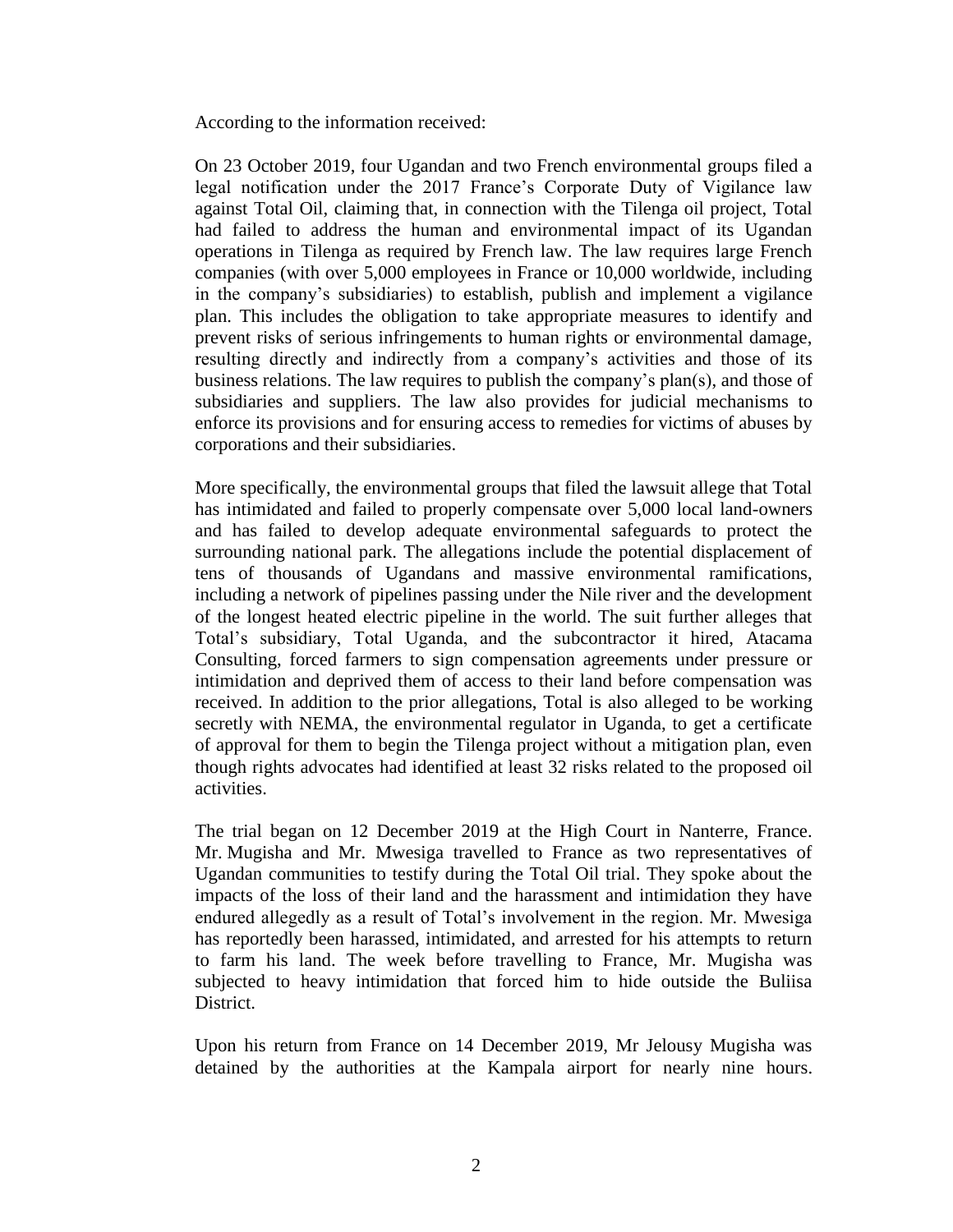Mr. Mugisha was reportedly interrogated about his participation in the Total Oil case.

The intimidation of Mr. Mugisha and Mr. Mwesigwa continued on their return to Buliisa district. On 23 and 24 December 2019, unknown men attempted to break into Mr. Mwesigwa's house, attempting to force through his metal doors and wooden structures. Further, according to the reports we received, some individuals have spread misinformation about Mr. Mugisha in the community, insinuating that Mr. Mugisha lied during the trial in France and that he was the one responsible for the fact that some inhabitants are still to receive compensation from the company, spreading general confusion and fear.

We wish to express our concern at the acts of intimidation against Mr. Mugisha and Mr. Mwesigwa which seem directly related to the exercise of their right to freedom of opinion and expression. Further, the alleged attacks on Mr. Mwesigwa's house on 23 December 2019 and 24 December 2019 suggest a concerning pattern of retaliation for the exercise of his legitimate human rights. We are concerned that the harassment against them may stifle the freedom of opinion and expression of other Ugandan individuals impacted by the Total Uganda oil project.

In connection with the above alleged facts and concerns, please refer to the **Annex on Reference to international human rights law** attached to this letter which cites international human rights instruments and standards relevant to these allegations.

As it is our responsibility, under the mandates provided to us by the Human Rights Council, to seek to clarify all cases brought to our attention, we would be grateful for your observations on the following matters:

- 1. Please provide any additional information and/or comment(s) you may have on the above-mentioned allegations.
- 2. Please provide information about specific measures taken to ensure Total Uganda had identified and prevented risks of negative impacts on human rights and the environment in Tilenga, in compliance with the 2017 France's Corporate Duty of Vigilance law, and in line with your public commitment expressed at the opening of the United Nations Forum on Business and Human Rights (UN Forum) in 2018 and closing plenary of the 2019 UN Forum to embed respect for human rights in your company's practice. .
	- 3. Please provide information on steps taken by your company to ensure Total Uganda had engaged in dialogue with affected communities about their views and grievances, and the outcomes of such engagement before the commencement of the project.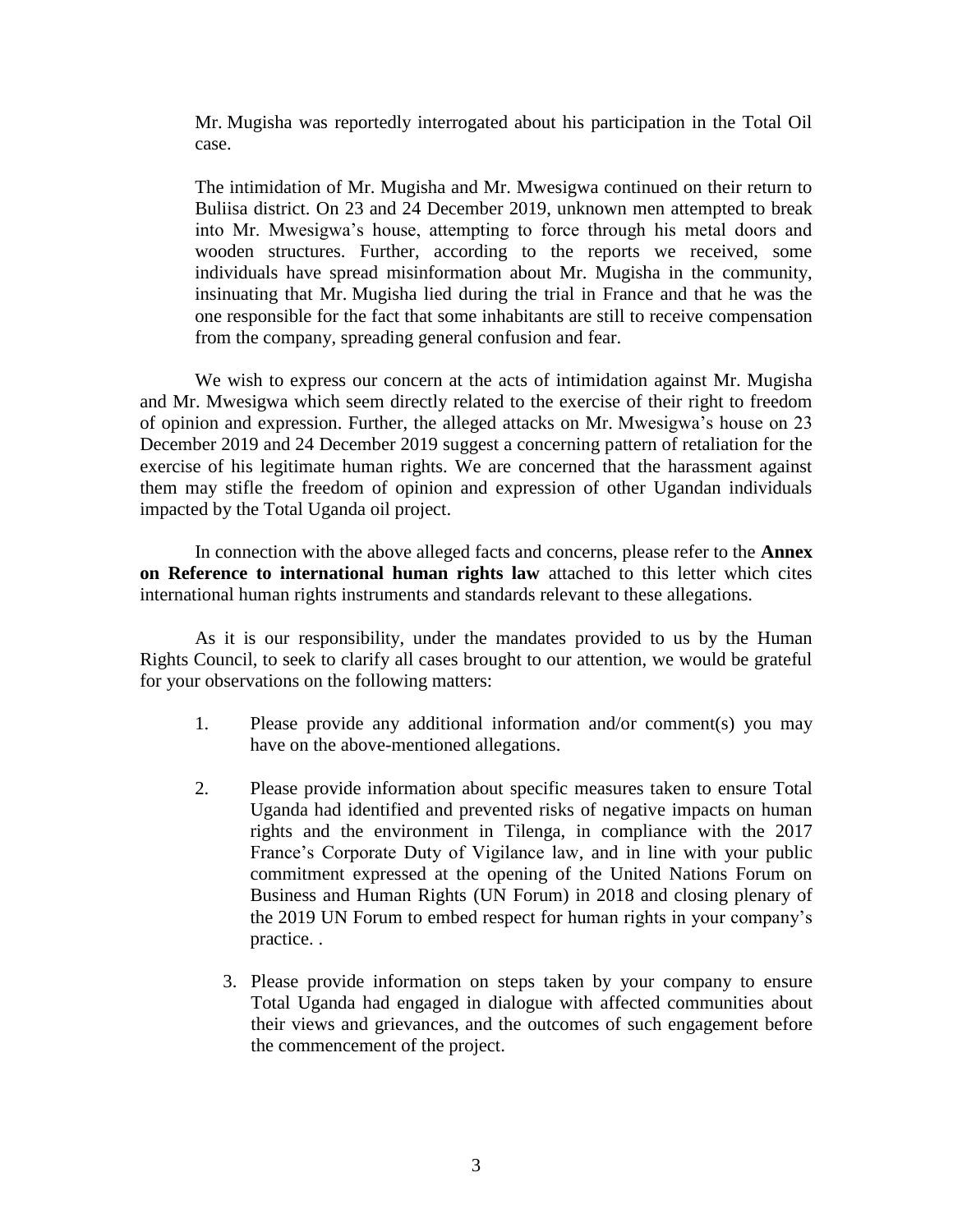4. Please provide information about the processes in place to provide access to effective operational-level grievance mechanisms for individuals and communities affected by activities of your company's business partners, in line with the UN Guiding Principles on Business and Human Rights.

We would appreciate receiving a response within 60 days. Passed this delay, this communication and any response received from your company will be made public via the communications reporting [website.](https://spcommreports.ohchr.org/) They will also subsequently be made available in the usual report to be presented to the Human Rights Council.

Please be informed that a letter on the same subject was also sent to Total Uganda and to the Governments of Uganda and of France.

Please accept, Mr Patrick Pouyanné, the assurances of our highest consideration.

David Kaye Special Rapporteur on the promotion and protection of the right to freedom of opinion and expression

Githu Muigai

Chair-Rapporteur of the Working Group on the issue of human rights and transnational corporations and other business enterprises

David R. Boyd

Special Rapporteur on the issue of human rights obligations relating to the enjoyment of a safe, clean, healthy and sustainable environment

> Michel Forst Special Rapporteur on the situation of human rights defenders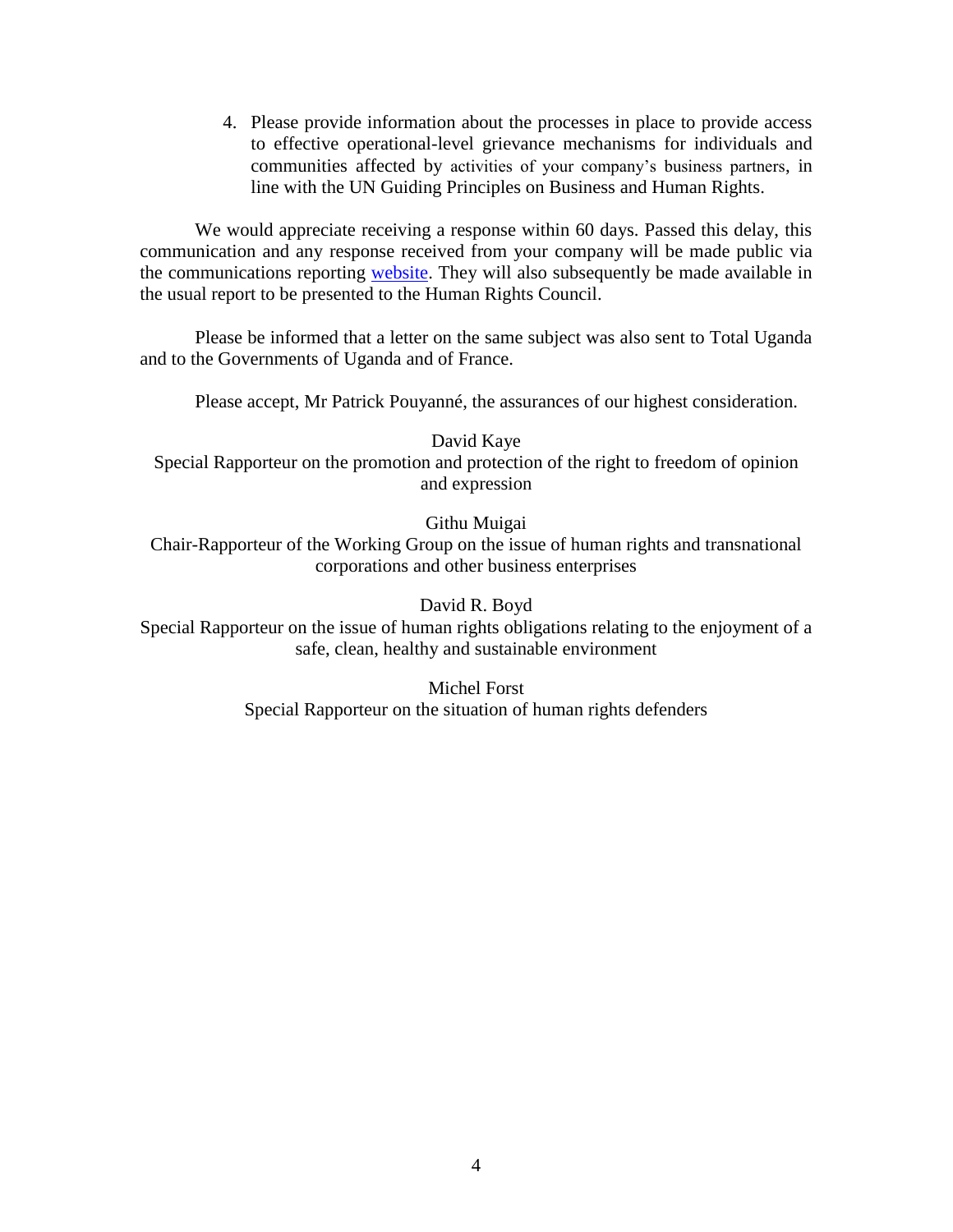## **Annex Reference to international human rights law**

In connection with above alleged facts and concerns, we would like to remind your Company of its responsibilities under the Guiding Principles on Business and Human Rights (A/HRC/17/31). The Guiding Principles have established themselves as the authoritative global standard for business to prevent and address negative businessrelated impacts on human rights. The responsibility to respect human rights is a global standard of conduct applicable to all businesses, wherever they operate. It exists independently of the ability and/or willingness of States to meet their own human rights obligations and does not diminish those obligations. It is an additional responsibility to that of complying with national laws and regulations protecting human rights.

"The responsibility to respect human rights requires that business enterprises: (a) Avoid causing or contributing to adverse human rights impacts through their own activities, and address such impacts when they occur; (b) Seek to prevent or mitigate adverse human rights impacts that are directly linked to their operations, products or services by their business relationships, even if they have not contributed to those impacts". (Guiding Principle 13).

In order to meet their responsibility to respect human rights, business enterprises should have in place policies and processes appropriate to their size and circumstances, including:

(a) A policy commitment to meet their responsibility to respect human rights;

(b) A human rights due diligence process to identify, prevent, mitigate and account for how they address their impacts on human rights;

(c) Processes to enable the remediation of any adverse human rights impacts they cause or to which they contribute. (Guiding Principle 15)

In order to gauge human rights risks, business enterprises should identify and assess any actual or potential adverse human rights impacts with which they may be involved either through their own activities or as a result of their business relationships [...] meaningful consultation with potentially affected groups and other relevant stakeholders (Guiding Principle 18).

Also, Principle 22 provides that "Where business enterprises identify that they have caused or contributed to adverse impacts, they should provide for or cooperate in their remediation through legitimate processes". "Establishing grievance mechanisms at the operational level for those potentially affected by business activities can be an effective means of redress provided they meet certain requirements listed in Principle 31 (Commentary on Guiding Principle 22).

We would like to recall the thematic report of the Working Group on the issue of human rights and transnational corporations and other business enterprises (ref. A/HRC/32/45) which discusses the obligation of States to protect individuals against human rights abuses by companies that they own or control. In particular, we would like